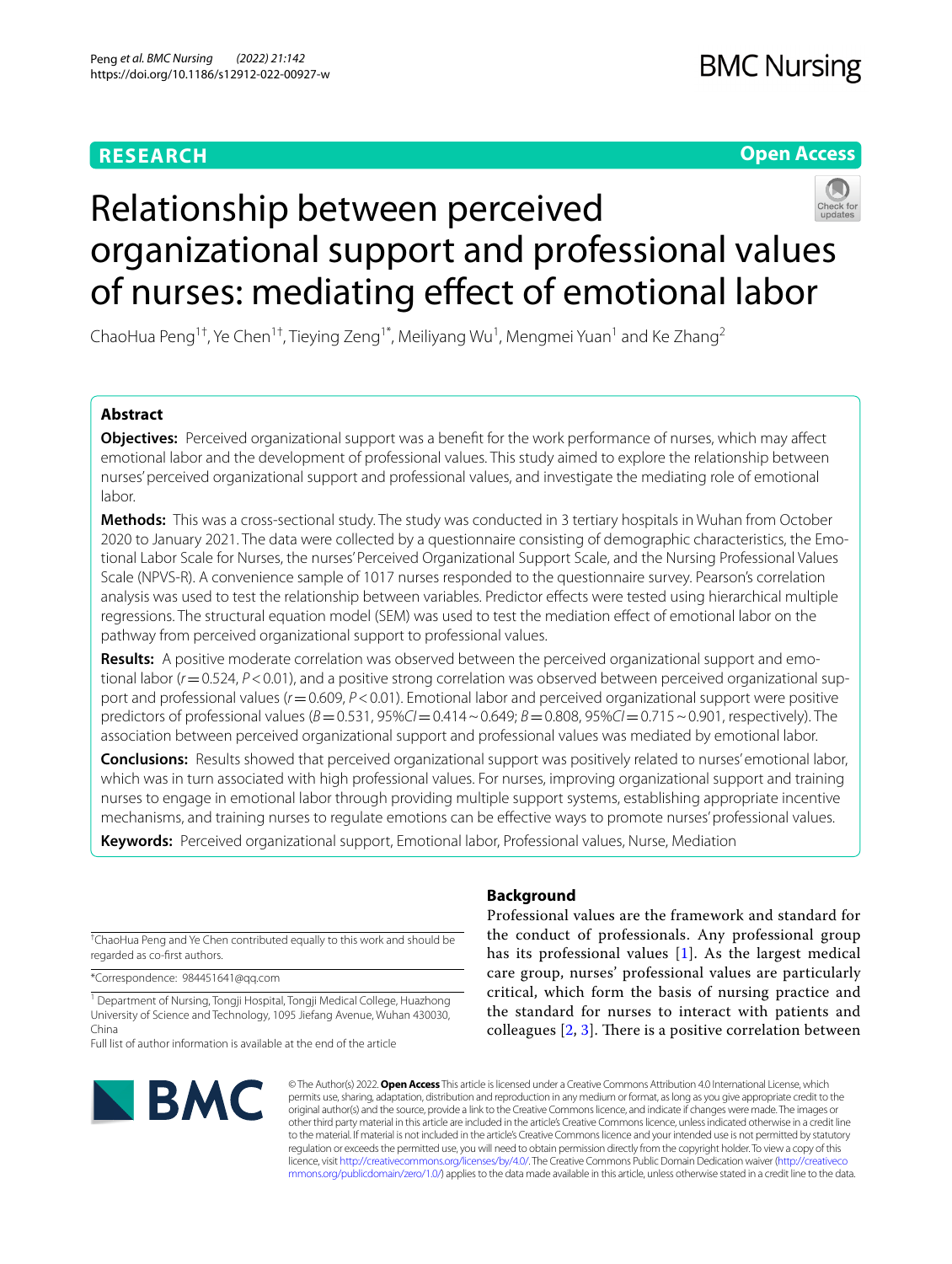professional values and good professional behavior [\[3](#page-7-2), 4. The well-established and adopted professional values can help nurses improve the quality of the care, develop good relationships with patients, and promote nurses' job satisfaction [[5\]](#page-7-4). Besides, professional values afect the quality of nurses' professional life, the degree of nurses' burnout, and nurse retention [[6](#page-7-5)]. With the increasing demand of the public for high-quality nursing services, the importance of developing nurses' professional values has become increasingly prominent.

Relevant researches have shown that education level, job title, work stress, and organizational support could influence the nurses' professional values  $[7-10]$  $[7-10]$ . The nurses' professional values are negatively related to the lacking of adequate approval, insufficient perceived organizational support and adverse situation experienced in taking care of patients [[11,](#page-7-8) [12](#page-7-9)]. In addition, management's support could afect nurses' professional commitment  $[13]$  $[13]$  $[13]$ , which in turn affects valuesbased practice. Previous studies have also shown that perceived organizational support can help employees deal with the negative impact of inconsistent professional values  $[14]$  $[14]$ . Based on the previous research, we hypothesize that perceived organizational support can promote the formation of professional values.

# *Hypothesis 1: perceived organizational support is positively related to professional values.*

Emotional labor refers to the process in which individuals express emotional behaviors in line with organizational expectations by suppressing or changing their inner feelings [[15](#page-7-12)]. Nursing is highly emotional labor involved and committed work. According to the motivation theory, nurses can establish a close relationship with patients and improve patients' satisfaction through emotional labor [[16,](#page-7-13) [17](#page-7-14)], making nurses feel enough approval and competence at work  $[18]$  $[18]$ . These positive results can promote the development of nurses' professional values.

# *Hypothesis 2: emotional labor is positively related to professional values.*

According to the social exchange theory and the norms of reciprocity [\[19](#page-7-16)], employees tend to use positive work behavior to repay the beneficial treatment from the organization. When employees receive a high level of support in customer-facing occupations, they tend to use a high level of emotional labor to reciprocate the organizational support [[20\]](#page-7-17). Perceived organizational support can motivate nurses to help the organization achieve its goals. Motivated nurses tend to adjust their behaviors according to their work needs and adhere to the rules of emotional labor.

# *Hypothesis 3: perceived organizational support is positively related to emotional labor.*

There is no standardized organizational support system in Chinese hospitals at present. But the government and hospital managers have taken some strategies that focus on providing a supportive working environment. Hospital managers make efforts to create a supportive working environment by promoting transformational leadership practices and implementing some interventions for reducing occupational stress [\[21,](#page-7-18) [22\]](#page-7-19). In 2008 the government published the 'Nurse Regulations' which emphasized 'equal pay for equal work', aiming to eliminate the disparities among nurses  $[23]$  $[23]$ . The Basic Healthcare and Health Promotion Law 2019 emphasizes that no organization or individual is allowed to endanger the personal safety of medical and health personnel [\[24](#page-7-21)]. These policies are all aimed at creating a better supportive working environment. For clinical nurses, perceived organizational support plays a positive role in professional values and emotional labor. In addition, through emotional labor, nurses can establish a good relationship with patients and obtain a good work experience, which positively influences nurses' professional values. Therefore, we propose our hypothesis as follows.

*Hypothesis 4: emotional labor mediates the relationship between perceived organizational support and professional values.*

# **Methods**

# **Design**

The study was a cross-sectional design and adhered to the STROBE statement. A convenience sample of nurses was recruited from 3 tertiary hospitals in Wuhan, China from October 2020 to January 2021. Inclusion criteria required: (1) registered nurses, (2) willing to participate in the study. Nurses who were on vacation and came to the hospital temporarily for further study and training during data collection were excluded.

#### **Sample**

The sample size was calculated using a single population mean formula:  $[n = Z^{2*}\delta^2/\varepsilon^2]$ , with the assumptions of 95% confidence level  $(Z=1.96)$ , the standard deviation ( $\delta$ =11.94) [[25\]](#page-7-22), and maximum likely error ( $\varepsilon$ =0.8). Considering a 5% non-response rate the fnal sample size becomes 899. A total of 1096 nurses submitted questionnaires. Of which, 79 questionnaires were incomplete (28 participants withdrew their consent to participate during the survey, 22 participants with missing values in demographic characteristics, 29 participants with missing values in perceived organizational support, emotional labor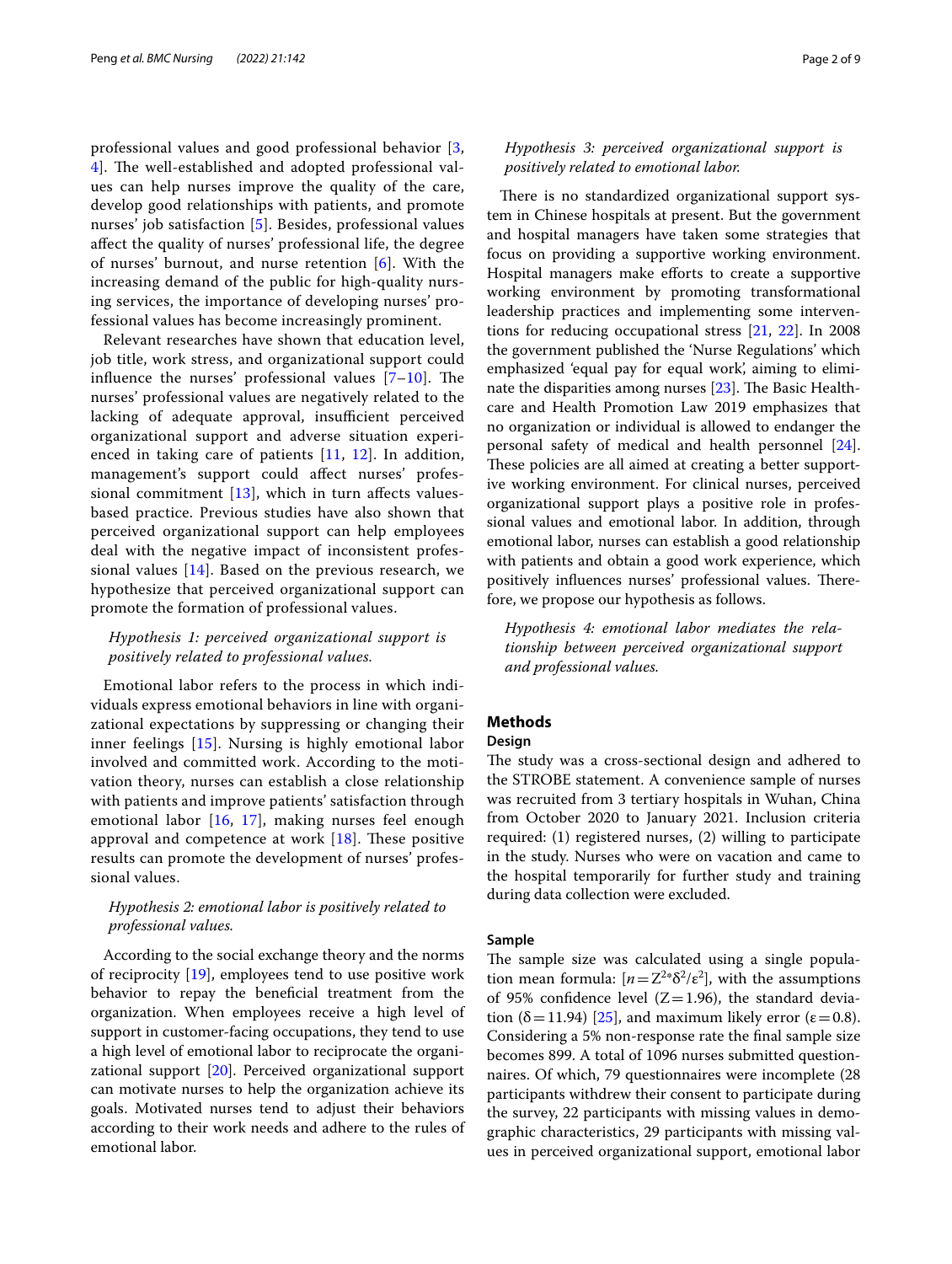or professional values). Given that missing data for the key variables of perceived organizational support, emotional labor and professional values represented less than 3% of the sample, the incomplete data were treated by a complete case deletion. Therefore, 1017 nurses (92.8%) were included in the analysis.

#### **Procedures**

The study was approved by the Clinical Trial Ethics Committee of Huazhong University of Science and Technology, Wuhan, China (NO.S161). The survey was anonymous and voluntary. Participants were informed that they were free to participate in the study or not and had the right to withdraw at any time. Only if the participants clicked through the consent form, could they gain access to the questionnaires designed on the website named Wenjuanxing, a professional online questionnaire survey, evaluation, and voting platform in China. Data collection on the Web has been used in other studies successfully  $[26]$  $[26]$ . This method of collecting data is efficient, reliable, and cost-efective [\[27\]](#page-7-24).

#### **Instruments**

## *Demographic characteristics*

Demographic information was collected by a selfdesigned questionnaire, including gender, age, marital status, education status, professional title, and years of work.

# *The emotional labor scale for nurses*

Nurses' emotional labor was measured using the Emotional Labor Scale for Nurses, which was developed by Hong J et al.  $[28]$  $[28]$ . The scale has been translated and validated among Chinese nurses by Ying Y  $[29]$  $[29]$ . This scale includes three dimensions, namely "emotional control efort in profession" (7 items, e.g., "I try to be kind to patients genuinely from my heart"), "patient-focused emotional suppression" (5 items, e.g., "I suppress my anger when patients' words and behaviors are unfair"), and "emotional pretense by norms" (4 items, e.g., "I exaggerate expressions of interest in patients"). Each item is rated on a fve-point Likert scale ranging from 1 (not at all) to 5 (very true). Higher scores on the scale indicate higher levels of emotional labor. The scale in our study showed good internal consistency with the Cronbach's alpha of 0.926.

# *The nurses' perceived organizational support scale*

The nurses' Perceived Organizational Support Scale was used to measure the comprehensive perception of support from the organization [[30](#page-7-27)], which had been proven to have good reliability and validity among Chinese nurses. The scale consists of 15 items and one dimension

(e.g., "Organization respects my goals and values"). All items are rated on a Likert scale, from 1 (strongly disagree) to 5 (strongly agree). Higher scores on the scale indicate higher levels of perceived organizational support. The scale's Cronbach's alpha calculated on our data was 0.987, showing a good internal consistency.

#### *The nursing professional values scale‑revised*

The revised form of the Nursing Professional Values Scale  $(NPVS-R)$  was devised by Weis and Schank  $[31]$  $[31]$ . The scale was translated into Chinese by Lin and Wang and tested for validity and reliability [[32\]](#page-7-29), which is the version used in the present study. The scale consists of 26 items and fve dimensions: activism, social justice and human dignity, trust, professional obligations, and professionalism. All items were rated on a 5-point Likert scale from 1 (unimportant) to 5 (most important). The higher the score on this scale, the higher the nursing professional values. The internal consistency reliability (Cronbach's alpha) in Li's study was  $0.946$  [[33](#page-7-30)]. The scale showed good internal consistency (Cronbach's alpha=0.988) among nurses in our study.

#### **Statistical analysis**

The data were analyzed by the SPSS 22.0 and Mplus 8.0. Skewness and kurtosis values for the study variables were between  $-2 \sim 2$  indicating that the data were normally distributed [[34\]](#page-7-31). Descriptive statistics were used to present participants' demographic characteristics, such as means, standard deviations, quartile, median and proportions. The scores of perceived organizational support, emotional labor and professional values were normally distributed. Independent t-tests and ANOVA tests were used to compare the means of professional values scores across demographic characteristics. Pearson correlation analysis was used to explore the correlation among perceived organizational support, emotional labor and professional values. Hierarchical multiple linear regression analysis was adopted to examine the associated variables of the professional values. Before the regression analysis was performed, it had been confrmed not to violate the assumptions of normality, homoscedasticity and multicollinearity. The overall fit of the model was evaluated by adjusted  $R^2$  statistics,  $R^2$  change and F-test determined the signifcance of changes in model ft. Mediation analyses were conducted with the Mplus Version 8.0 software and analyzed the mediating efect of emotional labor between perceived organizational support and professional values. The overall fit of the model is considered well when the  $\chi^2$  value is not signifcant, Comparative-of-Fit Index (CFI) and Tucker-Lewis Index (TLI) > 0.90, Root mean square error of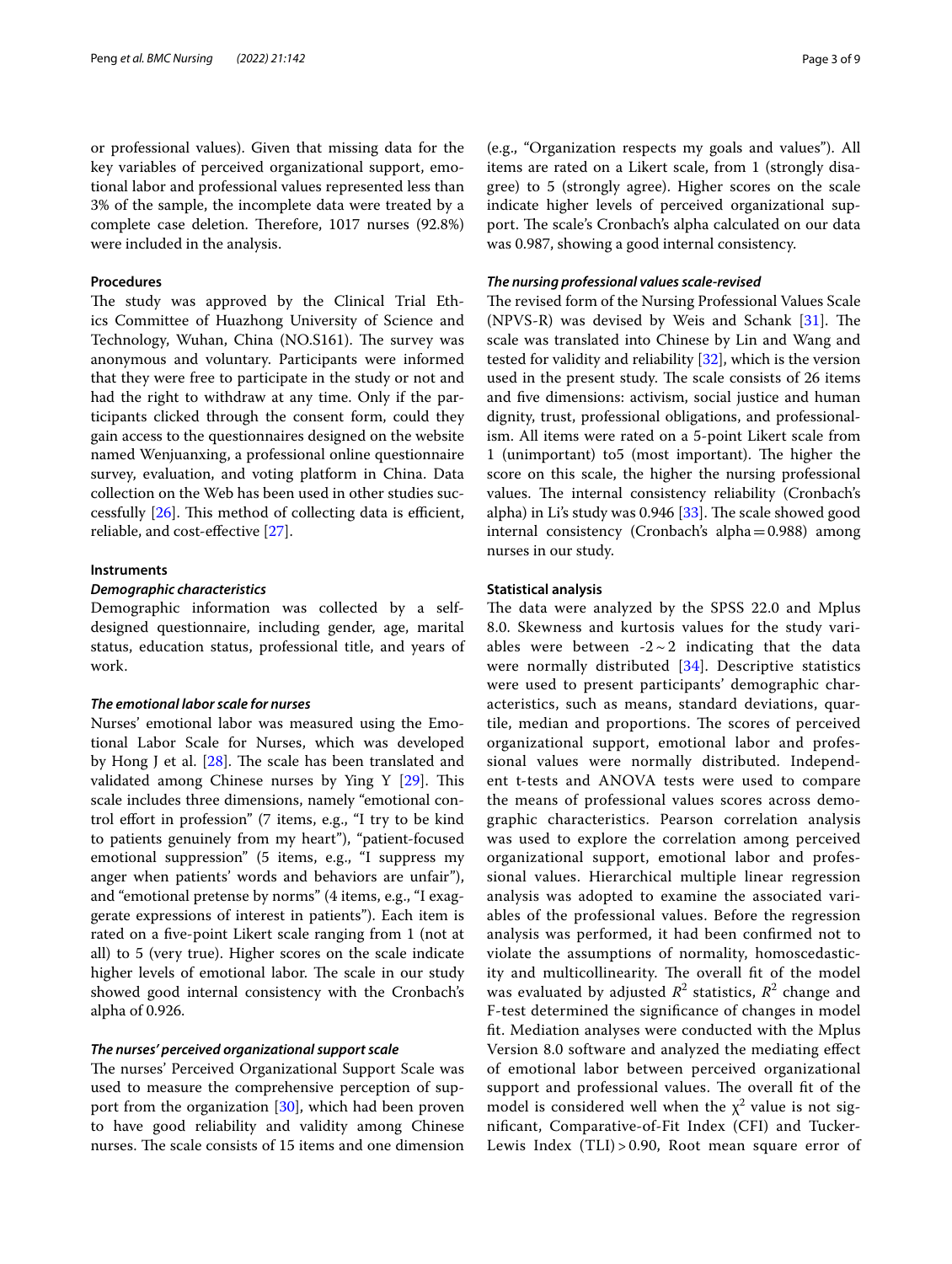approximation (RMSEA) and Standardized root mean squared residual  $(SRMR) < 0.08$  [\[35](#page-7-32)]. A nonparametric resampling technique (bootstrapping) was used to test whether the mediating efect was signifcant. Biascorrected 95% *CI* was used to assess the signifcance of direct and indirect efects. If the 95% *CI* did not encompass zero, the efect would be considered signifcant. All analyses were two-tailed.

<span id="page-3-0"></span>**Table 1** Nurses' demographic characteristics and univariate analysis related to professional values (*n*=1017)

| <b>Variables</b>                             | $N(\% )$  | professional values |          |  |  |
|----------------------------------------------|-----------|---------------------|----------|--|--|
|                                              |           | Mean $\pm$ SD       | t/F      |  |  |
| Gender                                       |           |                     | $-0.766$ |  |  |
| Male                                         | 31(3.0)   | $105.74 \pm 15.605$ |          |  |  |
| Female                                       | 986(97.0) | $103.13 \pm 18.747$ |          |  |  |
| Age group (years old)                        |           |                     | 0.395    |  |  |
| $\leq$ 25                                    | 147(14.5) | $102.40 \pm 18.453$ |          |  |  |
| $26 - 30$                                    | 400(39.3) | $103.93 \pm 17.873$ |          |  |  |
| $31 - 35$                                    | 273(26.8) | 102.98 ± 19.085     |          |  |  |
| > 35                                         | 197(19.4) | 102.80 ± 19.790     |          |  |  |
| Marital status                               |           |                     | 0.951    |  |  |
| Married                                      | 646(63.5) | $103.41 \pm 18.742$ |          |  |  |
| Unmarried, widowed,<br>divorced or separated | 371(36.5) | $102.23 \pm 18.518$ |          |  |  |
| <b>Educational status</b>                    |           |                     | $2.071*$ |  |  |
| College degree or under                      | 73(7.2)   | 107.56 ± 18.900     |          |  |  |
| Bachelor degree or above                     | 944(92.8) | $102.88 \pm 18.607$ |          |  |  |
| Working years as a nurse (years)             |           |                     | 0.352    |  |  |
| < 5                                          | 341(33.5) | 103.16 ± 18.035     |          |  |  |
| $6 - 10$                                     | 379(37.3) | $103.85 \pm 18.295$ |          |  |  |
| $11 \sim 15$                                 | 159(15.6) | $102.81 + 19.836$   |          |  |  |
| >15                                          | 138(13.6) | 102.05 ± 19.860     |          |  |  |
| Professional title                           |           |                     | 0.911    |  |  |
| Nurse                                        | 167(16.4) | 102.39 ± 18.329     |          |  |  |
| Senior nurse                                 | 567(55.8) | $103.92 \pm 18.378$ |          |  |  |
| Supervisor nurse or above                    | 283(27.8) | 102.29 ± 19.399     |          |  |  |

\* *P*<0.05(two-tailed)

\*\**P*<0.01(two-tailed)

## **Results**

## **Participants' demographics**

The demographic characteristics of nurses are presented in Table [1.](#page-3-0) The mean age of the nurses was  $31.03$  years  $(SD = 5.65)$ , and the median and quartile of working years were  $8(5,12)$ . The majority of the nurses in this study were female (97.0%) and married (63.5%). 92.8% of the nurses had bachelor's degrees or above and 55.8% were senior nurses. To explore the factors afecting professional values, a univariate analysis was performed with demographic characteristics, of which only educational status was signifcantly associated with professional values.

# **Correlations between the study variables**

Mean, standard deviations, skewness and kurtosis values for the variables and correlations between the variables are shown in Table [2.](#page-3-1) All the variables were normally distributed with skewness and kurtosis ranging from -2 to 2. The mean score of nurses' perceived organizational support was 59.73 out of 75 points, the mean score of emotional labor was 64.28 out of 80 points, and the mean score of professional values was 103.21 out of 130 points. Perceived organizational support was positively related with emotional labor  $(r=0.524, P<0.01)$  and professional values  $(r=0.609, P<0.01)$ , supporting hypothesis 1 and hypothesis 3. In addition, emotional labor was positively related to professional values  $(r=0.502,$ *P*<0.01), supporting hypothesis 2.

#### **Hierarchical multiple linear regression results**

The score of professional values was used as the dependent variable for hierarchical multiple linear regression analysis. Educational status was entered in the frst step, perceived organizational support was entered in the second step, emotional labor was entered in the third step, and the interaction efect of perceived organizational support and emotional labor was entered in the fourth step. The final model explained 42.1% of the variance of professional values (adjusted  $R^2$ =0.421). In the first model, educational status explained 0.4% of the variance

<span id="page-3-1"></span>

|  |  |  |  |  |  | Table2 Means, standard deviations, skewness, kurtosis and correlations of variables |  |
|--|--|--|--|--|--|-------------------------------------------------------------------------------------|--|
|--|--|--|--|--|--|-------------------------------------------------------------------------------------|--|

| Mean   | SD    | <b>Skewness</b> | Kurtosis |           |           |         |
|--------|-------|-----------------|----------|-----------|-----------|---------|
| 59.73  | 1.05  | $-0.289$        | $-0.281$ | (0.987)   |           |         |
| 64.28  | 8.82  | $-0.144$        | $-0.504$ | $0.524**$ | (0.926)   |         |
| 103.21 | 18.66 | $-0.237$        | $-0.658$ | $0.609**$ | $0.502**$ | (0.988) |
|        |       |                 |          |           |           |         |

*N* = 1017. Cronbach's alpha coefficients are presented in boldface on the diagonal

\* *P*<0.05(two-tailed)

\*\* *P*<0.01(two-tailed)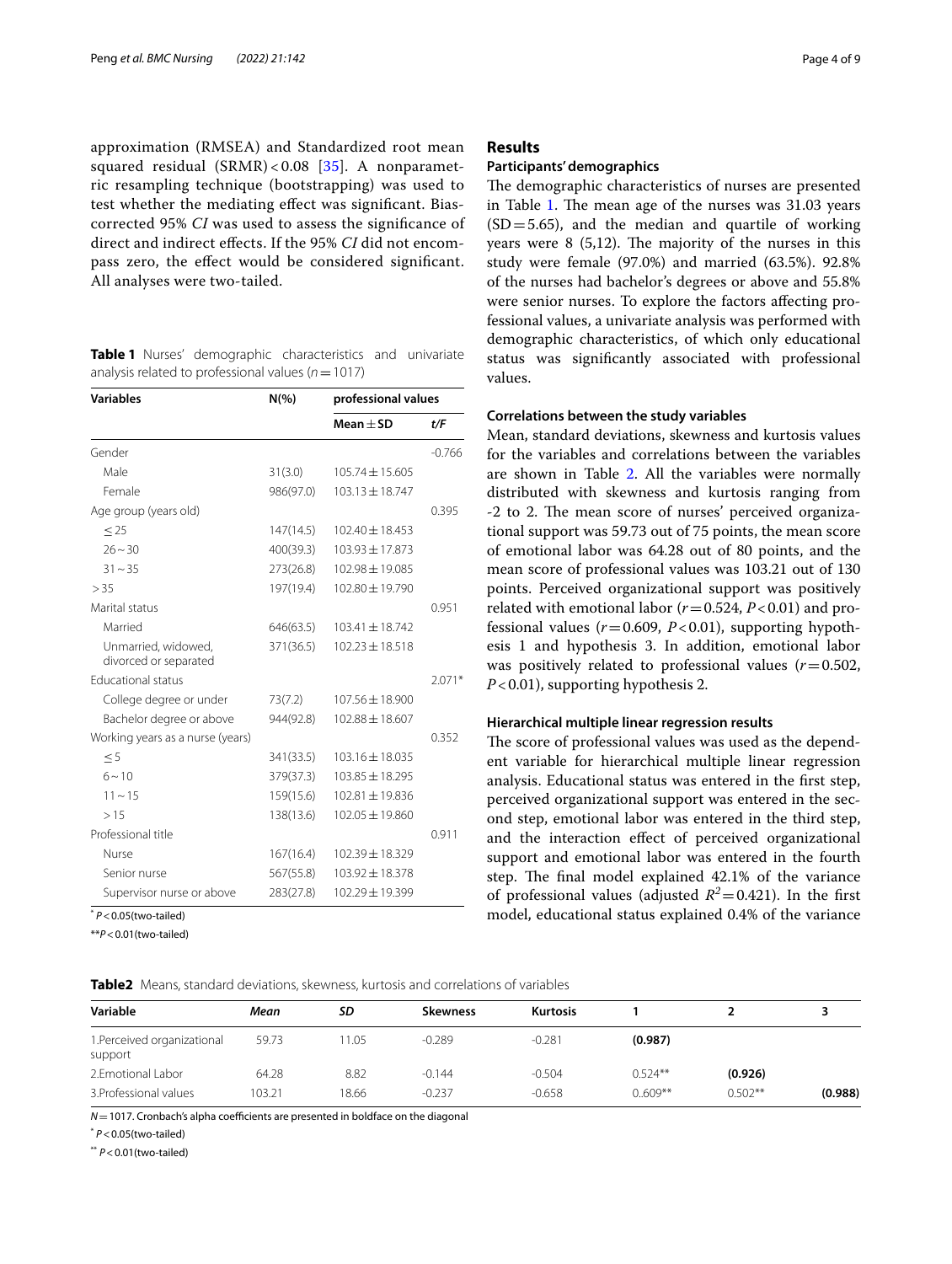of professional values  $(F=4.287, P<0.05)$ . The second model, in which perceived organizational support was added, explained 37.6% of the variance of professional values ( $F = 604.347$ ,  $P < 0.001$ ). The third model, in which emotional labor was added, explained 42.1% of the variance of professional values  $(F=79.173, P<0.001)$ . In model 4, the moderating role of emotional labor was tested. The analysis showed that emotional labor did not moderate the relationship between perceived organizational support and professional values  $(F=0.116,$  $P > 0.05$ ). The results showed that perceived organizational support  $(\beta = 0.478, P < 0.001)$  and emotional labor  $(\beta = 0.251, P < 0.001)$  were positive predictors of profes-sional values. The results are presented in Table [3](#page-4-0).

#### **Analyses of the mediation efect**

We developed a mediation model by taking perceived organizational support as the predictive variable, professional values as the outcome variable and emotional labor as the mediating variable. Educational status was adjusted as a covariate. Our mediation model ft the data well, with  $\chi^2$  = 1.161 (*P* = 0.281), CFI = 1.000, TLI = 0.999, RMSEA=0.013 (95%*CI*:0.000~0.085), SRMR=0.010. Figure [1](#page-5-0) shows the mediating effect of emotional labor in the association between perceived organizational support and professional values. All the paths in the model were significant  $(P<0.05)$ . The indirect effect of perceived organizational support on professional values through emotional labor was 0.131 (Bias-corrected  $95\%CI = 0.099 \sim 0.167$ , and the total effect was  $0.610$ (Bias-corrected  $95\%CI = 0.565 \sim 0.652$ ). The contribution rate of the mediating effect to the total effect was 21.48%. The results indicated that emotional labor partially mediated the relationship between perceived organizational support and professional values, supporting hypothesis 4. The specific results are presented in Table [4](#page-5-1) and Fig. [1](#page-5-0).

# **Discussion**

This study investigated the current status and associated factors of nurses' professional values, as well as explored the mediating efect of emotional labor on the relationship between perceived organizational support and professional values. The results showed that perceived organizational support and emotional labor were positive predictors of professional values. In addition, emotional labor was a mediator on the pathway from perceived organizational support to professional values. These results could improve our understanding of nurses' professional values, emotional labor and perceived organizational support, thus providing a reference to improving nurses' professional values.

In the study, the score of NPVS-R (103.21 $\pm$ 18.66) was relatively high, which was similar to the studies in Iran and Turkey  $[36, 37]$  $[36, 37]$  $[36, 37]$ . The relationship between the level of education and nursing professional values was inconsistent in diferent studies. Some studies showed that high education levels had a positive impact on professional values [[8,](#page-7-35) [38\]](#page-7-36). Some studies found no signifcant

<span id="page-4-0"></span>**Table3** Hierarchical multiple linear regression analysis results of professional values

|                                 | В        | β        | t        | P     | $95\%CI(B)$ |          | Adjusted $R^2$ | $R^2$ change | F change   |
|---------------------------------|----------|----------|----------|-------|-------------|----------|----------------|--------------|------------|
|                                 |          |          |          |       | Lower       | Upper    |                |              |            |
| Model 1                         |          |          |          |       |             |          | 0.004          | 0.004        | $4.287*$   |
| Educational status <sup>a</sup> | $-4.686$ | $-0.065$ | $-2.071$ | 0.039 | $-9.126$    | $-0.245$ |                |              |            |
| Model 2                         |          |          |          |       |             |          | 0.376          | 0.372        | 604.347*** |
| Educational status <sup>a</sup> | $-4.983$ | $-0.069$ | $-2.780$ | 0.006 | $-8.499$    | $-1.466$ |                |              |            |
| POS                             | 1.030    | 0.610    | 24.583   | 0.000 | 0.948       | 1.112    |                |              |            |
| Model 3                         |          |          |          |       |             |          | 0.421          | 0.045        | 79.173***  |
| Educational status <sup>a</sup> | $-4.463$ | $-0.062$ | $-2.583$ | 0.010 | $-7.854$    | $-1.073$ |                |              |            |
| POS                             | 0.809    | 0.479    | 17.058   | 0.000 | 0.716       | 0.902    |                |              |            |
| EL                              | 0.529    | 0.250    | 8.898    | 0.000 | 0.412       | 0.645    |                |              |            |
| Model 4                         |          |          |          |       |             |          | 0.421          | 0.000        | 0.116      |
| Educational status <sup>a</sup> | $-4.445$ | $-0.062$ | $-2.570$ | 0.010 | $-7.838$    | $-1.051$ |                |              |            |
| POS                             | 0.808    | 0.478    | 17.025   | 0.000 | 0.715       | 0.901    |                |              |            |
| EL                              | 0.531    | 0.251    | 8.850    | 0.000 | 0.414       | 0.649    |                |              |            |
| $POS \times EL$                 | 0.001    | 0.008    | 0.340    | 0.734 | $-0.007$    | 0.010    |                |              |            |

*B*: Unstandardized coefcients, *β*: standardized coefcients, *CI* confdence interval, *POS* Perceived organizational support, *EL* Emotional labor, *PV* Professional values

 $^{\rm a}$  Educational status (0  $=$  College degree or under, 1  $=$  Bachelor degree or above, reference group  $=$  0)

\* *P*<0.05(two-tailed), \*\**P*<0.01(two-tailed)

\*\*\* *P*<0.001(two-tailed)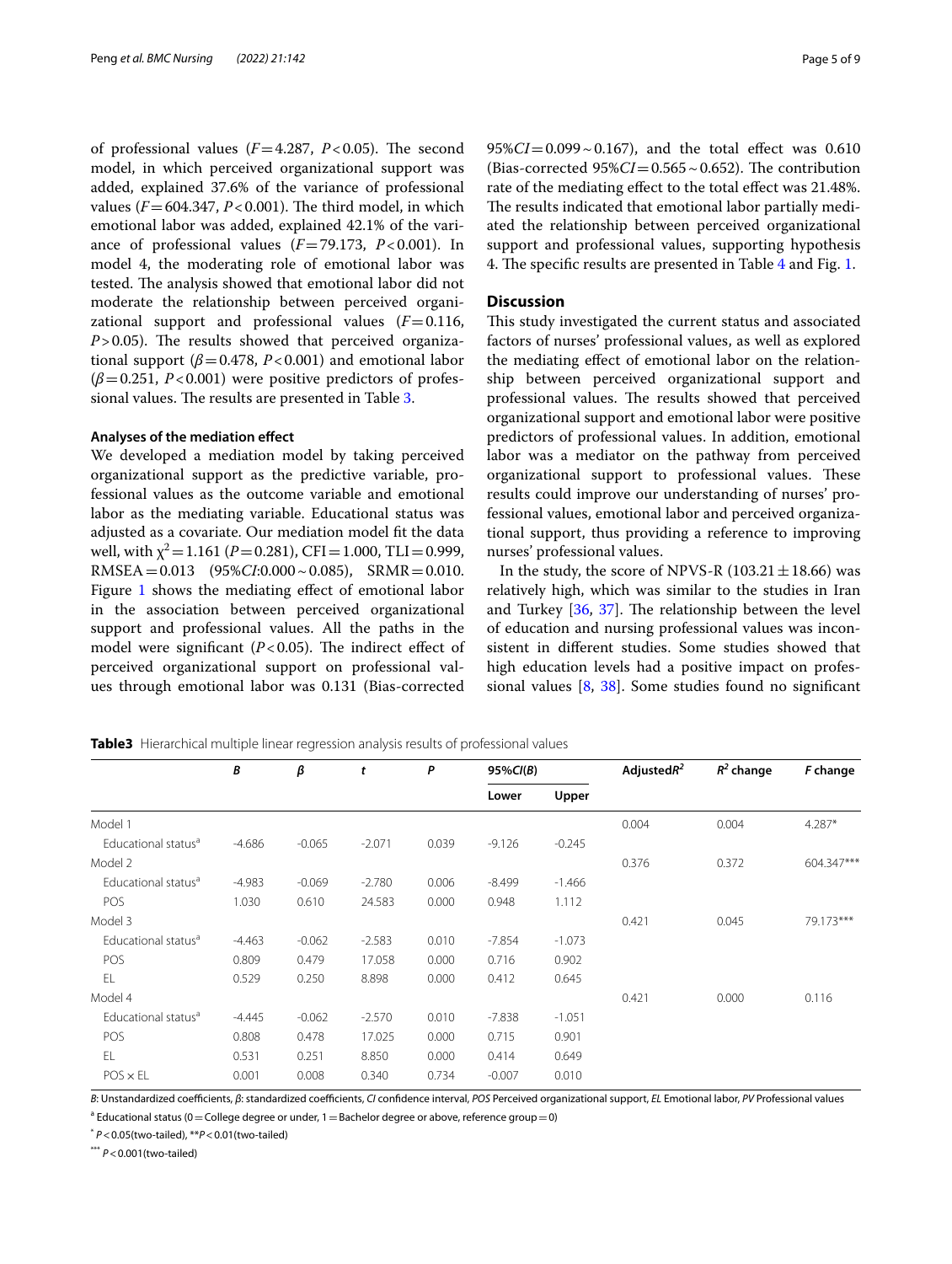

<span id="page-5-1"></span><span id="page-5-0"></span>**Table4** Direct and indirect effect and 95% confidence intervals

| $POS \rightarrow PV$ | Point estimate | <b>Product of coefficients</b> |        | Bootstrapping( $n = 5000$ ) |       |                       |       |         |  |
|----------------------|----------------|--------------------------------|--------|-----------------------------|-------|-----------------------|-------|---------|--|
|                      |                |                                |        | Percentile 95% CI           |       | Bias-corrected 95% CI |       | D       |  |
|                      |                | <b>SE</b>                      |        | Lower                       | Upper | Lower                 | Upper |         |  |
| Direct effect        | 0.479          | 0.030                          | 15.751 | 0.694                       | 0.921 | 0.417                 | 0.535 | < 0.001 |  |
| Indirect effect      | 0.131          | 0.017                          | 7.536  | 0.168                       | 0.281 | 0.099                 | 0.167 | < 0.001 |  |
| Total effect         | 0.610          | 0.023                          | 26.880 | 0.931                       | 1.126 | 0.565                 | 0.652 | < 0.001 |  |

Values are all standardized coefficients

*POS* Perceived organizational support, *EL* Emotional labor, *PV* Professional values, *CI* confdence interval

association between education status and professional value [[39,](#page-7-37) [40](#page-7-38)]. Our study found that nurses with bachelor degrees or above obtained lower scores on professional values than nurses with college degree or under. The fnding was similar to the result of a study conducted on 269 Turkish nurses  $[41]$  $[41]$ . Among the nurses with college degree or under, 69.7% had been working for more than 5 years and among those with bachelor degree or above, 24.7% had been working for more than 5 years. Therefore, such diference might have resulted from the nurses' working experiences. The univariate analysis showed no signifcant diferences between age and gender with professional values, which were consistent with the previous studies in South Korea and Taiwan [[38](#page-7-36), [42\]](#page-7-40). However, our result was diferent with the fnding of Geckil et al. [\[43](#page-7-41)], who investigated 328 undergraduate nursing students and 57 clinical nurses, and found females had higher professional values. The difference in sampling structure might have contributed to the inconsistency.

Our results indicated that perceived organizational support was a positive predictor of professional values. The finding meant that better perceived organizational support contributed to a higher professional value for nurses. A good sense of perceived organizational support enables nurses to feel positive work emotions, which can promote the development of professional values [[37\]](#page-7-34). In addition, emotional labor was also found to be a positive predictor of professional values. Emotional labor has both positive and negative efects on work. Previous studies on nurses' emotional labor paid more attention to the negative impact of emotional labor, such as depression, emotional exhaustion and job burnout [[44,](#page-7-42) [45\]](#page-7-43) But the positive efects of emotional labor, which was benefcial to nurses' work engagement, had also been reported [[18\]](#page-7-15). Our study found that emotional labor could promote the development of nurses' professional values. A possible explanation is that emotional labor could efectively establish a caring relationship between nurses and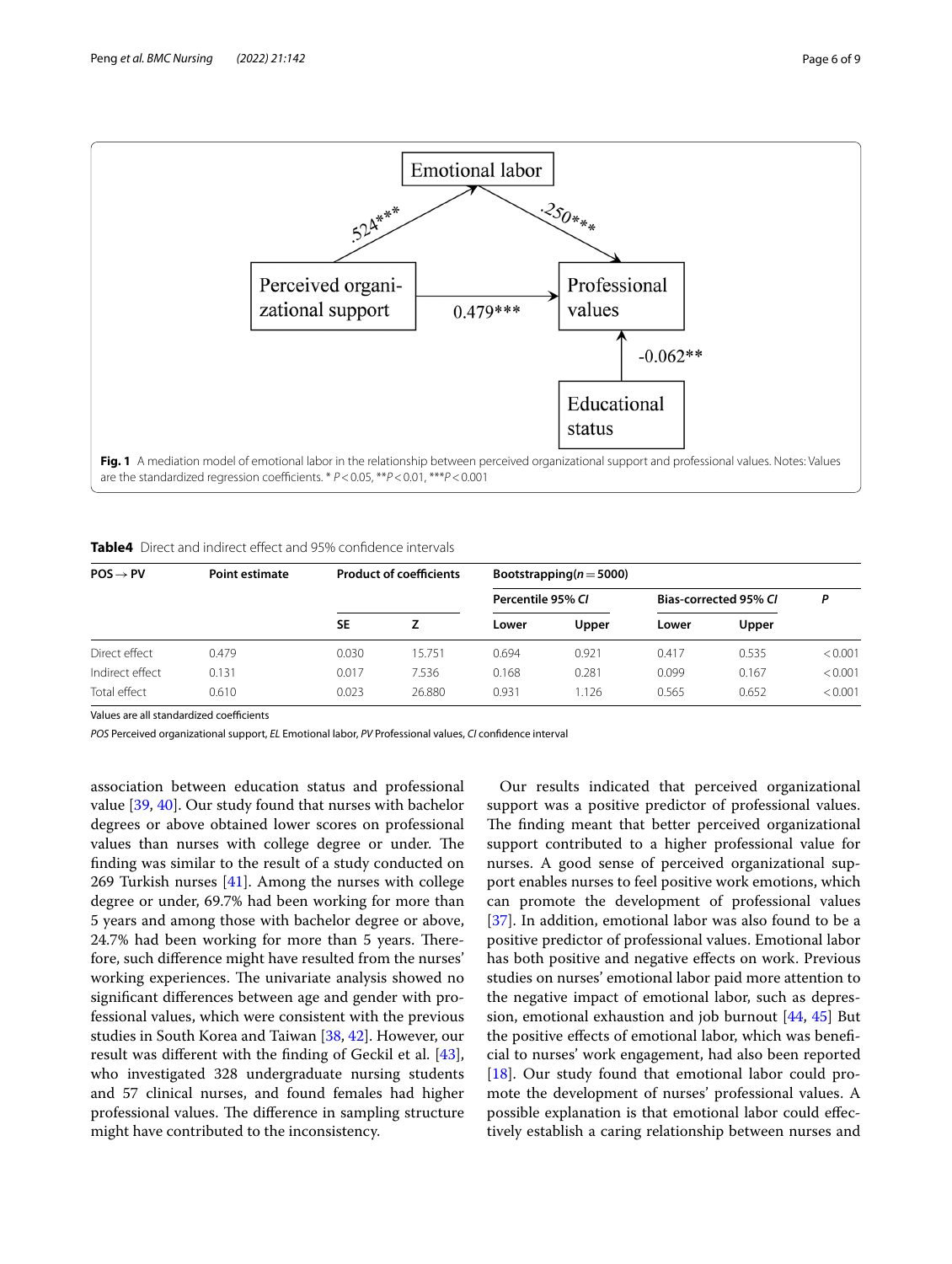patients, improve the value of the nursing profession, and make nurses get enough recognition [\[46](#page-7-44)].

The mediation model indicated that emotional labor had a partial mediating efect on the relationship between perceived organizational support and professional values. In our study, emotional labor was positively correlated with professional values and perceived organizational support. But it is worth noting that excessive emotional labor will have negative impacts on nurses and nursing organizations if it is not recovered in time, such as threatening nurses' physical and mental health, increasing nurses' turnover intention and degree of burnout [\[47](#page-7-45)]. Based on the job demands-resources (JD-R) model [[48](#page-7-46)] and the conservation of resources (COR) theory  $[49]$  $[49]$ , the increase of work resources (such as perceived organizational support) can efectively bufer the negative impact of work demand (such as physical demands and emotional labor). As an important job resource, perceived organizational support can provide material support and spiritual support to nurses, which can promote nurses' emotional labor, help avoid the negative efects of emotional labor, and improve nurses' professional values. Our study proves that perceived organizational support not only has a direct association with professional values, but also has an indirect association with professional values via the mediating role of emotional labor. Therefore, we should pay more attention to promoting the development of professional values by improving perceived organizational support.

In the feld of nursing, early studies paid more attention to the adverse efects of emotional labor on nurses' physical and mental health. Our research focused on the positive efect of emotional labor on nurses' professional value, which could enrich the theory of emotional labor in nursing. Given that emotional labor mediates the relationship between perceived organizational support and professional values, measures that contribute to regulating emotions and engaging in emotional labor may be promising for nurses to promote professional values.

The present study had several limitations. First, the data were collected in only tertiary hospitals, which might not be generalized to other contexts and limit the generalizability of results. Second, the present study was cross-sectional research that could not identify the causal relationships between variables. In subsequent research, longitudinal data should be collected to determine the causal relationships between these variables.

# **Conclusion**

The findings of the present study emphasized the important role of perceived organizational support and emotional labor in the development of professional values among nurses. The results suggest that nursing managers should

make efforts to provide a supportive working environment for nurses to enhance the levels of perceived organizational support in order to promote their emotional labor and professional values. Meanwhile, intervention measures that motivate nurses to engage in more emotional labor, such as emotional labor skills straining and negative emotions management may be promising for promoting nurses' professional values.

#### **Abbreviations**

NPVS-R: The Nursing Professional Values Scale; SEM: The Structural Equation Model; JD-R: Job Demands-Resources model; COR: The Conservation of Resources Theory.

#### **Supplementary Information**

The online version contains supplementary material available at [https://doi.](https://doi.org/10.1186/s12912-022-00927-w) [org/10.1186/s12912-022-00927-w.](https://doi.org/10.1186/s12912-022-00927-w)

**Additional fle 1.** STROBE Statement—Checklist of items that should be included in reports of *cross-sectionalstudies.*

#### **Acknowledgements**

We would like to thank all nurses who participated in this study.

#### **Authors' contributions**

Study design: #PCH, #CY, ZTY\*. Data collection: #PCH, #CY, YMM. Data analysis: #PCH, #CY, WMLY, ZK. Manuscript writing: #PCH, #CY, ZTY. All authors read and approved the fnal manuscript.

#### **Funding**

No funding was obtained for this study.

#### **Availability of data and materials**

The datasets analyzed during the current study are not publicly available due to them containing information that could compromise research participant consent but are available from the corresponding author on reasonable request.

#### **Declarations**

#### **Ethics approval and consent to participate**

The study was approved by the Clinical Trial Ethics Committee of Huazhong University of Science and Technology, Wuhan, China (NO.S161). Written informed consent was obtained from all participants. All methods were performed in accordance with the relevant guidelines and regulations.

#### **Consent for publication**

Not applicable.

#### **Competing interests**

There is no confict of interest in this study.

#### **Author details**

<sup>1</sup> Department of Nursing, Tongji Hospital, Tongji Medical College, Huazhong University of Science and Technology, 1095 Jiefang Avenue, Wuhan 430030, China. 2 School of Nursing, Tongji Medical College, Huazhong University of Science and Technology, 13 Hangkong Road, Wuhan 430030, China.

Received: 16 September 2021 Accepted: 30 May 2022Published online: 06 June 2022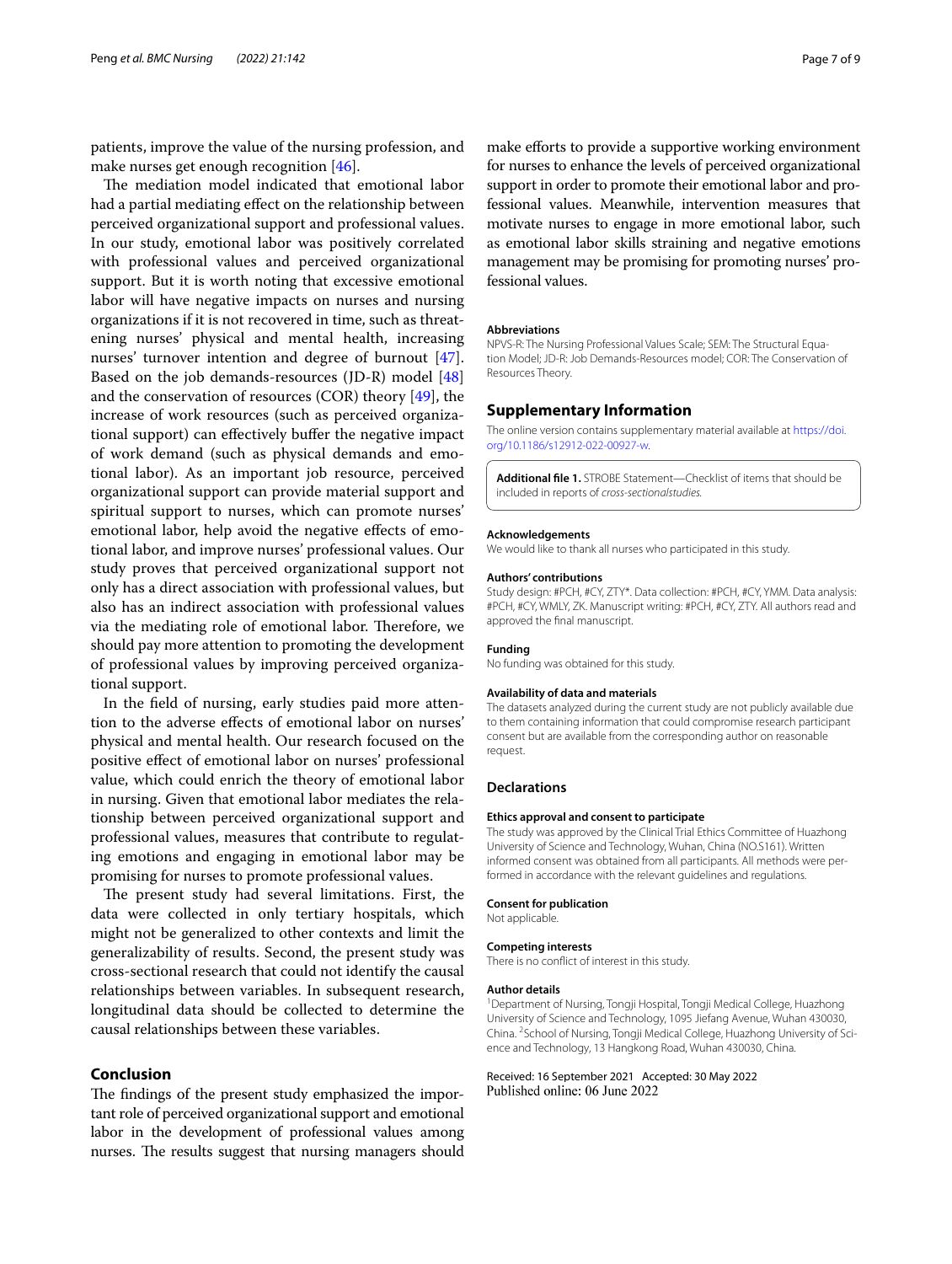#### **References**

- <span id="page-7-0"></span>1. Arries EJ. Professional values and ethical ideology: Perceptions of nursing students. Nurs Ethics. 2020;27(3):726–40.
- <span id="page-7-1"></span>2. Bijani M, Tehranineshat B, Torabizadeh C. Nurses', nursing students', and nursing instructors' perceptions of professional values: A comparative study. Nurs Ethics. 2019;26(3):870–83.
- <span id="page-7-2"></span>3. Kaya H, Isik B, Senyuva E, Kaya N. Personal and professional values held by baccalaureate nursing students. Nurs Ethics. 2017;24(6):716–31.
- <span id="page-7-3"></span>4. Parandeh A, Khaghanizade M, Mohammadi E, Mokhtari Nouri J. Factors infuencing development of professional values among nursing students and instructors: a systematic review. Glob J Health Sci. 2014;7(2):284–93.
- <span id="page-7-4"></span>5. Basogul C, Baysan Arabaci L, Mutlu Satil E, Buyukbayram Aslan A. Professional values and professional quality of life among mental health nurses: A cross-sectional study. Nurs Health Sci. 2021;23(2):362–71.
- <span id="page-7-5"></span>6. Posluszny L, Hawley DA. Comparing Professional Values of Sophomore and Senior Baccalaureate Nursing Students. J Nurs Educ. 2017;56(9):546–50.
- <span id="page-7-6"></span>7. Erkus G, Dinc L. Turkish nurses' perceptions of professional values. J Prof Nurs. 2018;34(3):226–32.
- <span id="page-7-35"></span>8. Haynes KW. The Importance of Professional Values From Radiologic Technologists' Perspective. Radiol Technol. 2020;91(6):525–32.
- 9. Ye Y, Hu R, Ni Z, Jiang N, Jiang X. Efects of perceived stress and professional values on clinical performance in practice nursing students: A structural equation modeling approach. Nurse Educ Today. 2018;71:157–62.
- <span id="page-7-7"></span>10. White S, Tait D, Scammell J. Nursing students' evolving professional values: Capturing their journey through co-operative inquiry. Nurse Educ Pract. 2021;54:103117.
- <span id="page-7-8"></span>11. Fernandez-Feito A, Basurto-Hoyuelos S, Palmeiro-Longo MR, Garcia-Diaz V. Diferences in professional values between nurses and nursing students: a gender perspective. Int Nurs Rev. 2019;66(4):577–89.
- <span id="page-7-9"></span>12. Monroe HA. Nurses' professional values: Infuences of experience and ethics education. J Clin Nurs. 2019;28(9–10):2009–19.
- <span id="page-7-10"></span>13. Jafaraghaee F, Mehrdad N, Parvizy S. Infuencing factors on professional commitment in Iranian nurses: A qualitative study. Iran J Nurs Midwifery Res. 2014;19(3):301–8.
- <span id="page-7-11"></span>14. Gutierrez AP, Candela LL, Carver L. The structural relationships between organizational commitment, global job satisfaction, developmental experiences, work values, organizational support, and person-organization ft among nursing faculty. J Adv Nurs. 2012;68(7):1601–14.
- <span id="page-7-12"></span>15. Gray B. The emotional labour of nursing – Defning and managing emotions in nursing work. Nurse Educ Today. 2009;29(2):168–75.
- <span id="page-7-13"></span>16. Hogg R, Hanley J, Smith P. Learning lessons from the analysis of patient complaints relating to staff attitudes, behaviour and communication, using the concept of emotional labour. J Clin Nurs. 2018;27(5–6):e1004–12.
- <span id="page-7-14"></span>17. Tajeu GS, Cherrington AL, Andreae L, Prince C, Holt CL, Halanych JH. "We'll Get to You When We Get to You": Exploring Potential Contributions of Health Care Staff Behaviors to Patient Perceptions of Discrimination and Satisfaction. Am J Public Health. 2015;105(10):2076–82.
- <span id="page-7-15"></span>18. Yao Y, Wei W, Hu Y, Li Y, Zhang Y. Curvilinear relationship between emotional labour and work engagement in nurses: A correlational study. J Clin Nurs. 2021;30(21–22):3355–65.
- <span id="page-7-16"></span>19. Coyle-Shapiro JA, Conway N. Exchange relationships: examining psychological contracts and perceived organizational support. J Appl Psychol. 2005;90(4):774–81.
- <span id="page-7-17"></span>20. Mishra S. Linking Perceived Organizational Support to Emotional Labor. Pers Rev. 2014;43(6):845–60.
- <span id="page-7-18"></span>21. Wu X, Hayter M, Lee AJ, Yuan Y, Li S, Bi Y, Zhang L, Cao C, Gong W, Zhang Y. Positive spiritual climate supports transformational leadership as means to reduce nursing burnout and intent to leave. J Nurs Manag. 2020;28(4):804–13.
- <span id="page-7-19"></span>22. Wang X, Zhou Y, Song Z, Wang Y, Chen X, Zhang D. Practical COVID-19 Prevention Training for Obstetrics and Gynecology Residents Based on the Conceive-Design-Implement-Operate Framework. Front Public Health. 2022;10:808084.
- <span id="page-7-20"></span>23. Shang J, You L, Ma C, Altares D, Sloane DM, Aiken LH. Nurse employment contracts in Chinese hospitals: impact of inequitable beneft structures on nurse and patient satisfaction. Hum Resour Health. 2014;12:1.
- <span id="page-7-21"></span>24. Ip EC. The Political Determinants of China'S New Health Constitution. Med Law Rev. 2021;29(1):3–23.
- <span id="page-7-22"></span>25. Poorchangizi B, Farokhzadian J, Abbaszadeh A, Mirzaee M, Borhani F. The importance of professional values from clinical nurses' perspective in hospitals of a medical university in Iran. BMC Med Ethics. 2017;18(1):20.
- <span id="page-7-23"></span>26. Lin S, Liu D, Liu W, Hui Q, Cortina KS, You X. Mediating efects of selfconcept clarity on the relationship between passive social network sites use and subjective well-being. Curr Psychol. 2021;40(3):1348–55.
- <span id="page-7-24"></span>27. Meyerson P, Tryon WW. Validating internet research: a test of the psychometric equivalence of internet and in-person samples. Behav Res Methods Instrum Comput. 2003;35(4):614–20.
- <span id="page-7-25"></span>28. Hong J, Kim O. Development and validation of an emotional labour scale for nurses. J Nurs Manag. 2019;27(3):509–16.
- <span id="page-7-26"></span>29. Yao Y, Wei W, Hu Y, Zhang Y, Chen M. Translation and psychometric validation of the Chinese version of the Emotional Labour Scale for nurses. J Nurs Manag. 2020;28(4):948–58.
- <span id="page-7-27"></span>30. Li X, Zhang Y, Yan D, Wen F, Zhang Y. Nurses' intention to stay: The impact of perceived organizational support, job control and job satisfaction. J Adv Nurs. 2020;76(5):1141–50.
- <span id="page-7-28"></span>31. Weis D, Schank MJ. An instrument to measure professional nursing values. J Nurs Scholarsh. 2000;32(2):201–4.
- <span id="page-7-29"></span>32. Lin YH, Wang LS. A Chinese version of the revised Nurses Professional Values Scale: reliability and validity assessment. Nurse Educ Today. 2010;30(6):492–8.
- <span id="page-7-30"></span>33. Si-wen LI, Jing-fu MAO, Lu ZHAO. You Mei-di: Weis Nurses Professional Values Scale Revised Compilation and Localization. Chinese Hospital Management. 2014;34(12):69–71 (in Chinese).
- <span id="page-7-31"></span>34. Lartey JKS, Amponsah-Tawiah K, Osafo J. The moderating efect of perceived organizational support in the relationship between emotional labour and job attitudes: A study among health professionals. Nurs Open. 2019;6(3):990–7.
- <span id="page-7-32"></span>35. Preacher KJ, Hayes AF. Asymptotic and resampling strategies for assessing and comparing indirect efects in multiple mediator models. Behav Res Methods. 2008;40(3):879–91.
- <span id="page-7-33"></span>36. Tehranineshat B, Torabizadeh C, Bijani M. A study of the relationship between professional values and ethical climate and nurses' professional quality of life in Iran. Int J Nurs Sci. 2020;7(3):313–9.
- <span id="page-7-34"></span>37. Ilaslan E, Geckil E, Kol E, Erkul M. Examination of the professional values of the nurses and the associated factors. Perspect Psychiatr Care. 2021;57(1):56–65.
- <span id="page-7-36"></span>38. Lin YH, Liching Sung W, Yarbrough S, Alfred D, Martin P. Changes in Taiwanese nursing student values during the educational experience. Nurs Ethics. 2010;17(5):646–54.
- <span id="page-7-37"></span>39. Brown SS, Lindell DF, Dolansky MA, Garber JS. Nurses' professional values and attitudes toward collaboration with physicians. Nurs Ethics. 2015;22(2):205–16.
- <span id="page-7-38"></span>40. Shahriari M, Baloochestani E. Applying professional values: the perspective of nurses of Isfahan hospitals. J Med Ethics Hist Med. 2014;7:1.
- <span id="page-7-39"></span>41. Cetinkaya-Uslusoy E, Pasli-Gurdogan E, Aydinli A. Professional values of Turkish nurses: A descriptive study. Nurs Ethics. 2017;24(4):493–501.
- <span id="page-7-40"></span>42. Bang KS, Kang JH, Jun MH, Kim HS, Son HM, Yu SJ, Kwon MK, Kim JS. Professional values in Korean undergraduate nursing students. Nurse Educ Today. 2011;31(1):72–5.
- <span id="page-7-41"></span>43. Geckil E, Ege E, Akin B, Goz F. Turkish version of the revised nursing professional values scale: validity and reliability assessment. Jpn J Nurs Sci. 2012;9(2):195–200.
- <span id="page-7-42"></span>44. Kwon CY, Lee B, Kwon OJ, Kim MS, Sim KL, Choi YH. Emotional Labor, Burnout, Medical Error, and Turnover Intention among South Korean Nursing Staff in a University Hospital Setting. Int J Environ Res Public Health. 2021;18(19):10111.
- <span id="page-7-43"></span>45. Suh C, Punnett L. Surface-acting emotional labor predicts depressive symptoms among health care workers over a 2-year prospective study. Int Arch Occup Environ Health. 2021;94(3):367–75.
- <span id="page-7-44"></span>46. Cheng C, Bartram T, Karimi L, Leggat SG. The role of team climate in the management of emotional labour: implications for nurse retention. J Adv Nurs. 2013;69(12):2812–25.
- <span id="page-7-45"></span>47. Liu H, Zou HY, Wang HJ, Xu X, Liao JQ. Do emotional labour strategies infuence emotional exhaustion and professional identity or vice versa? Evidence from new nurses. J Adv Nurs. 2020;76(2):577–87.
- <span id="page-7-46"></span>48. van Woerkom M, Bakker AB, Nishii LH. Accumulative job demands and support for strength use: Fine-tuning the job demands-resources model using conservation of resources theory. J Appl Psychol. 2016;101(1):141–50.